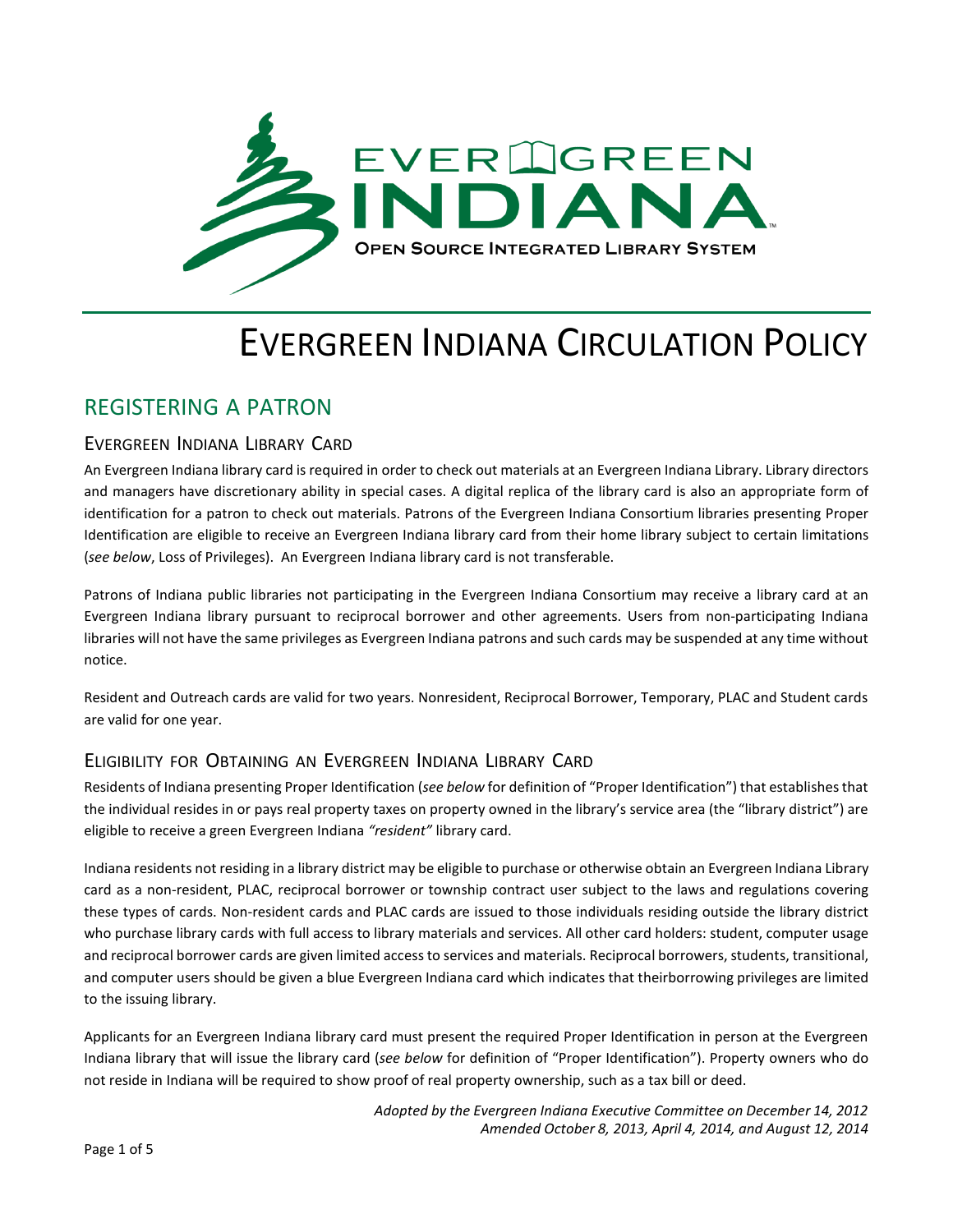Signing and/or taking receipt of an Evergreen Indiana library card denotes acceptance of responsibility for all fines and fees and for payment for lost or damaged materials. Patrons are advised to contact their library to report a lost or stolen library card.

Patrons changing their home library designations will be asked to provide identification and proof of current address. Proof of current address may be satisfied by the presentation of Proper Identification and if necessary, one item from the Recommended List of ID which displays a current address.

#### **MINORS**

A parent or legal guardian showing Proper Identification may register a minor child for an Evergreen Indiana library card. Registering a minor child for an Evergreen Indiana library card denotes acceptance of responsibility for all fees, fines and payment for lost or damaged materials charged on such minor's library card. Emancipated minors will be asked to present evidence of their status to void the necessity of the presence of a parent or guardian.

Registering a minor child for an Evergreen Indiana library card denotes an acknowledgement and understanding that Evergreen Indiana libraries own and circulate videos, DVDs and unrated television series that may be geared toward a more mature audience and that a minor child will have access to materials for both adults and children and will be able to check out any of these materials. A "limited access" card, which prevents the user from checking out "R-rated" audiovisual materials, is available for minors.

#### PROPER IDENTIFICATION

Proper Identification must be presented to apply for an Evergreen Indiana library card. Proper Identification is one of the following:

- a valid Indiana Driver's License which displays a current address;
- valid Indiana State ID which displays a current address; or
- a current government issued photo ID (e.g., military ID, passport).
- valid identification issued by another State (e.g., Driver's License)
- valid current university or college identification (e.g., Student identification)

If the presented Proper Identification does not display a current address, the applicant must present one item from the Recommended List in addition to the Indiana Driver's License, Indiana State ID or other government issued photo ID presented as Proper Identification. The ID presented from the Recommended List must include a current address.

Recommended List of ID includes:

- valid voter registration card,
- computer generated bank statement issued in applicant's name within the last 30 days
- computer generated utility, credit card company, doctor or hospital bill, issued in applicant's name within the last 30 days and containing address of residence
- Medicaid or Medicare benefit statement issued in the applicant's name within the last 30 days
- Change-of-address confirmation from the United States Postal Service showing prior and current address of residence (a P.O. Box is not acceptable as a residence address)
- apartment lease signed within the last 30 days
- property tax receipt issued in applicant's name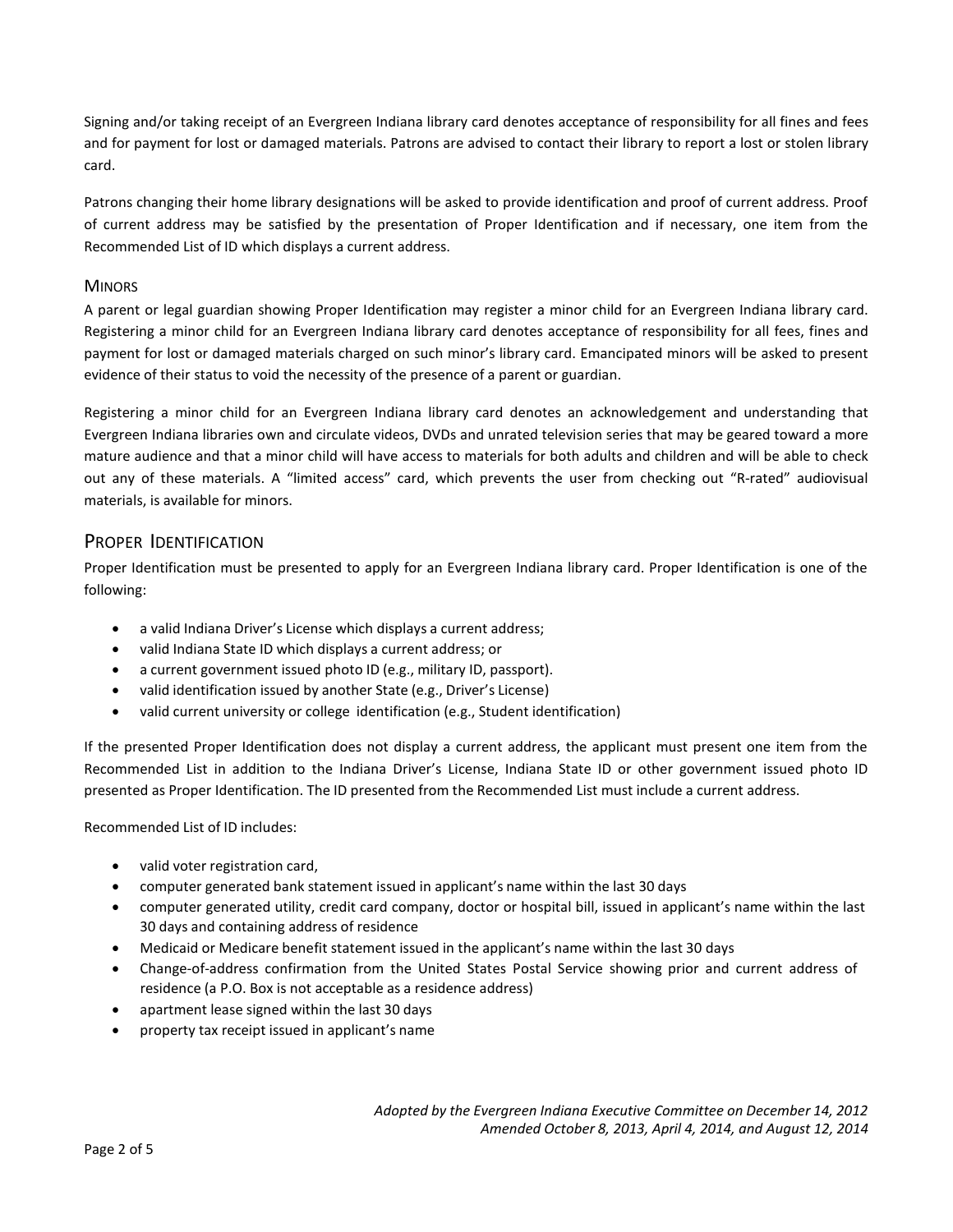# PATRON ACCOUNT MANAGEMENT

### MY ACCOUNT

Library patrons will be given a PIN upon registering for an Evergreen Indiana library card. Evergreen Indiana policy indicates that PINs may only be given in person at an Evergreen Indiana Library, upon presentation of appropriate identification. PINs may not be obtained via telephone or email.

### BORROWING PRIVILEGES

A patron must present a card each time they wish to borrow materials and their account must be in good standing to borrow materials.

In most cases, a maximum of 100 items may be checked out simultaneously on an Evergreen Indiana library card. There is a maximum limit of 10 DVDs, 10 videos, 6 arts and 1 gaming software items per Evergreen Indiana library card. Borrowing limits are calculated at the consortium level and not at the library level.

If a patron *forgets their Evergreen Indiana card*, they should:

- Return to the library after retrieving their library card (in this instance, materials may be held for a limited time pending the patron's return).
- Purchase a replacement library card for two dollars (\$2). (See procedures above for issuing replacement library card.) Collections: Exempt Patron

All member libraries are entitled to seek recompense for their materials when lost and/or damaged by a patron regardless of the patron's home library. The "Collections: Exempt" switch may be activated for patrons who exclusively access the collection of their home library (i.e., reciprocal borrower or student). Patrons borrowing materials from other libraries may be referred to a collections agency by the owning library in the case of lost or damaged items and may not have the "Collections: Exempt" switch activated. Exempt patrons are, by default, not accessible by the collections agency's search protocol.

Libraries should place an alert on patron accounts for whom extenuating circumstances would suggest alternate forms of recovery should be pursued. Libraries pursuing collections against another library's patrons should review affected patron accounts for such notes and give appropriate consideration prior to submission to Unique Management or any other collections agency.

### PURGING OF INACTIVE PATRON RECORDS

Patron accounts will be automatically marked inactive when the patron's privilege expires. Patron accounts that do not reflect fines or fees, items checked out or claims returned activity will be deleted automatically three (3) years after being marked inactive.

# CHECK-OUT

### LOSS OF PRIVILEGES

A patron's access to materials may be limited due to overdue materials or fines and fees. A patron's card will be blocked, and no circulation services may be obtained with it if the patron has 15 or more overdue items, or owes \$10 or more in unpaid fines and/or fees. Outreach patrons will not be blocked until they have 50 or more items overdue. The number of overdue materials and/or amount of fines/fees that will result in a patron being "blocked" is calculated at the consortium

> *Adopted by the Evergreen Indiana Executive Committee on December 14, 2012 Amended October 8, 2013, April 4, 2014, and August 12, 2014*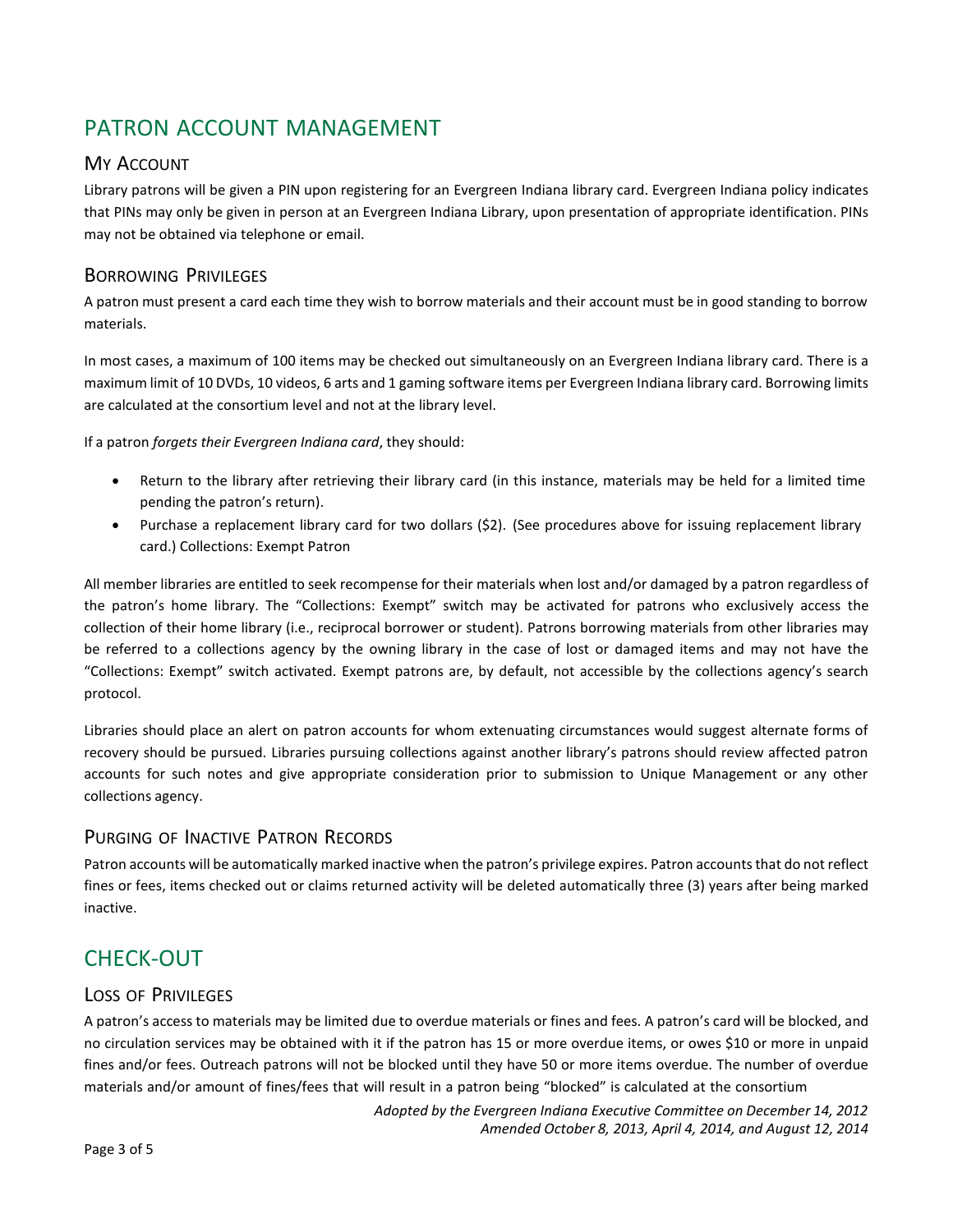level and not at the library level. A patron's card may be "blocked" if related group or family member cards are "blocked." A patron may also be "barred" if circumstances warrant.

### FINES/FEES

To encourage the prompt return of materials, the Evergreen Indiana libraries have established a schedule of fines and fees as an encouragement for the timely return of materials by their due dates. Overdue materials incur fines of 25¢ per day per item with a \$10.00 fine cap per item. Materials with the circulation modifier of "equipment" may incur fines of up to \$5 per day per item with either a \$225 or the cost of the item fine cap.

## PAYING FINES/FEES

Evergreen Indiana library fines and fees may be paid at any Evergreen library**.** Patrons may pay all or a portion of overdue fines. A patron's record will remain blocked or barred until the fines and fees are paid or the patron has resolved the matter with the particular library to restore his or her privileges. A patron may be (or remain) "blocked" if related group or family member cards are "blocked."

## OVERDUE NOTICES

Overdue notices are sent as a courtesy from the Evergreen Indiana Libraries. Failure to receive notices does not exempt patrons from the responsibility for payment for library materials or overdue fines and fees.

# CHECK-IN

#### LOST ITEMS

A patron may inform library staff that an item is "LOST." The price of the item and any outstanding fines and fees, plus a processing fee of \$10.00 per item, will be assessed to the patron's card. A patron is encouraged to notify the library that an item is "LOST" to stop the accruing of additional overdue fines. On issuance of the 45-day notice or declaration of loss or damage, the associated circulation fees are reassigned to the owning library.

Some Evergreen Indiana Libraries have contracted with third party vendors for collection services. If third party collection services are used, a fee for collection services will be added to the patron's record.

### RECOVERING LOST ITEMS AND REFUNDING PAYMENT

No refund will be given to a patron for a "Lost" item for which a patron has paid. In addition, no fines/fees and third party collection fees will be refunded.

#### RENEWALS

Renewal requests may be made in person, by phone or via the online catalog "*My Account*" feature.

Certain categories of materials are not eligible for renewal. If a "HOLD" has been placed on an item, it may not be renewed.

# HOLDS AND INTRA-EVERGREEN INDIANA LENDING

Evergreen cardholders in the resident, non-resident, PLAC, outreach, temp and staffcard profiles have full access to the consortium and may place holds on any Evergreen library's holdable materials. Reciprocal borrower, student, transitional, or teacher profile cardholders may place holds only on the materials owned by the library that issued the library card.